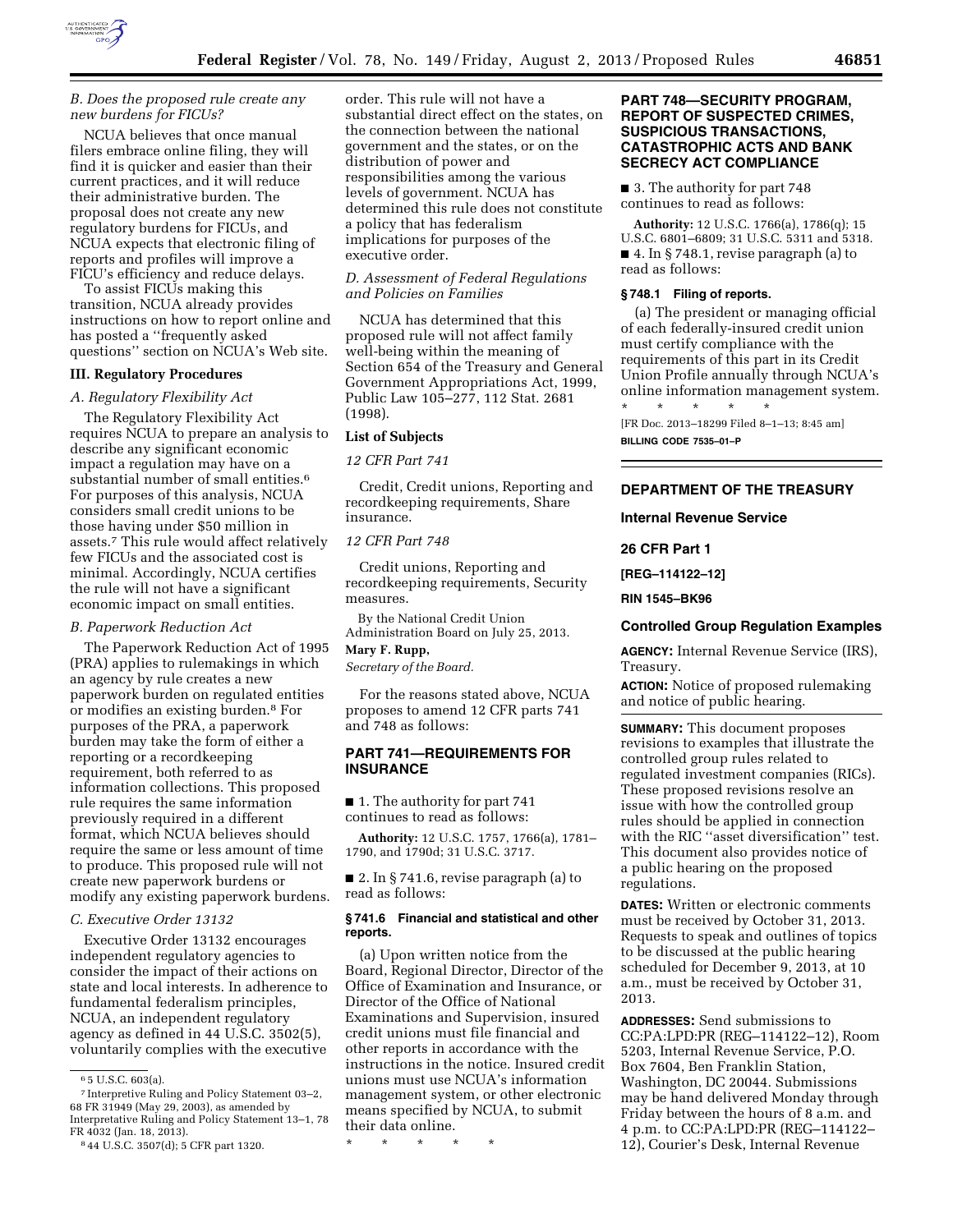Service, 1111 Constitution Avenue NW., Washington, DC, or sent electronically, via the Federal eRulemaking Portal at *[www.regulations.gov](http://www.regulations.gov)* (indicate IRS and REG–114122–12). The public hearing will be held in the Auditorium, beginning at 10 a.m., at the Internal Revenue Service, 1111 Constitution Avenue NW., Washington, DC 20224.

**FOR FURTHER INFORMATION CONTACT:** 

Concerning the proposed regulation, Julanne Allen at (202) 622–3920; concerning submissions of comments, the public hearing, and/or to be placed on the building access list to attend the public hearing, Oluwafunmilayo (Funmi) Taylor at (202) 622–7180 (not toll-free numbers).

### **SUPPLEMENTARY INFORMATION:**

#### **Background**

This document contains proposed amendments to the Income Tax Regulations (26 CFR part 1) relating to the application of the ''controlled group'' rules found in section 851(c) of the Internal Revenue Code of 1986, as amended (Code).

Section 851(b)(3)(B) provides that, to qualify as a RIC, a taxpayer must meet an asset diversification test pursuant to which not more than 25 percent of the value of the taxpayer's total assets may be invested in (i) the securities (other than Government securities or the securities of other regulated investment companies) of any one issuer, (ii) the securities (other than the securities of other regulated investment companies) of two or more issuers which the taxpayer controls and which are determined, under regulations prescribed by the Secretary, to be engaged in the same or similar trades or businesses or related trades or businesses, or (iii) the securities of one or more qualified publicly traded partnerships (as defined in section  $851(h)$ ).

The controlled group rules in section 851(c) provide that, when ascertaining the value of a taxpayer's investment in the securities of a particular issuer for purposes of determining whether the asset diversification test has been met, the proportion of any investment in the securities of such issuer by a member of the taxpayer's ''controlled group'' should be aggregated with the taxpayer's investment in such issuer, as determined under regulations. Section 851(c)(3) defines a controlled group as one or more chains of corporations connected through stock ownership with the taxpayer if—(i) 20 percent or more of the total combined voting power of all classes of stock entitled to vote of each of the corporations (except

the taxpayer) is owned directly by one or more of the other corporations; and (ii) the taxpayer owns directly at least 20 percent or more of the total combined voting power of all classes of stock entitled to vote of at least one of the other corporations. Clarification is needed regarding whether a RIC and its controlled subsidiary are a controlled group if the subsidiary does not control (within the meaning of section 851(c)(2)) at least one other corporation.

The definition of a controlled group for purposes of the RIC rules was first enacted in 1942 and appears to have been modeled on the definition of an ''affiliated group'' in the predecessor to current section 1504(a). The predecessor to current section 1504(a) used language nearly identical, save for different ownership thresholds, to the definition of controlled group for purposes of the RIC rules. *See* HR Rep. No. 2333, 77th Cong., 2nd Sess. 122 (1942), 1942–2 CB 372, 462–63; *see also* the Revenue Act of 1928, ch. 852, sec. 141(d), 45 Stat. 791, 831 (1928) (enacting the predecessor to section 1504(a)). The current regulations under section 851 include a series of examples, two of which reproduce, nearly verbatim, examples contained in the 1942 legislative history. See § 1.851–5, *Examples 3* and *4.* Some practitioners have interpreted section 851(c)(3) to require the presence of two levels of controlled entities for a controlled group to exist, and have relied on certain of the examples in the regulations, and the 1942 legislative history, to support this interpretation. The IRS and the Treasury Department believe that this interpretation is unwarranted. Accordingly, through revisions to the existing examples, these proposed regulations clarify that two corporations constitute a controlled group if the ownership requirements of section 851(c)(3) are met.

The IRS and the Treasury Department believe that the interpretation of the controlled group rules reflected in these proposed regulations is consistent both with the statutory language of section 851(c)(3) and the interpretation of analogous Code provisions. For example, for purposes of the consolidated return rules, the IRS has consistently treated a parent and its directly owned subsidiary as ''affiliated'' within the meaning of section 1504(a)(1) regardless of whether the subsidiary controlled another subsidiary. Likewise, in limiting certain tax benefits for affiliated corporations, the IRS treats a parent and its subsidiary as a ''controlled group'' under section 1563, which uses language similar to section 1504(a), regardless of whether

the subsidiary controls another entity. *See* section 1563(a)(1) and § 1.1563– 1(a)(2)(ii), Example 1. The interpretation reflected in these proposed regulations is also consistent with the purpose of section  $851(c)(3)$ , which is to aggregate the investments of related corporations for purposes of the asset diversification test.

The IRS and the Treasury Department believe that the language in the examples in the existing regulations and in the 1942 legislative history was intended merely to simplify the description of certain fact patterns, and not to articulate a legal interpretation that is inconsistent with the construction of substantially similar language elsewhere in the Code and that is unsupported by practical or policy considerations grounded in the statutory scheme.

#### **Explanation of Provisions**

The proposed regulations update examples in existing § 1.851–5. The controlled group rules of section 851(c) prevent a RIC from exceeding the limitations set forth in section 851(b)(3) by indirectly investing in the securities of an issuer through a subsidiary. This update clarifies the controlled group rules and confirms that they are applied in a manner consistent with sections 1504 and 1563.

First, the proposed changes to the regulations clarify the two examples that have caused confusion. In Example 1, additional language would clarify which entities in the example are members of a controlled group. Currently, the example states that none of the subsidiaries of the RIC in the example is a member of a controlled group. The IRS and the Treasury Department believe that this statement was intended merely to indicate that none of the wholly owned subsidiaries in the example controlled another subsidiary. Consistent with the statutory language of section 851(c)(3), the proposed regulations would clarify that each of the RIC's wholly owned subsidiaries is a member of a controlled group with the RIC.

*Example 4,* which is derived from the legislative history of section 851(c)(3), is revised to remove references to ownership by controlled group members of greater than 20 percent interests in an issuer. The existing language has sometimes been misinterpreted to mean that in order for a subsidiary's holdings in an issuer to be aggregated with the holdings of the parent RIC, the subsidiary must have a controlling interest in the issuer. The proposed revision to Example 4 would ensure that Example 4 is applied in a manner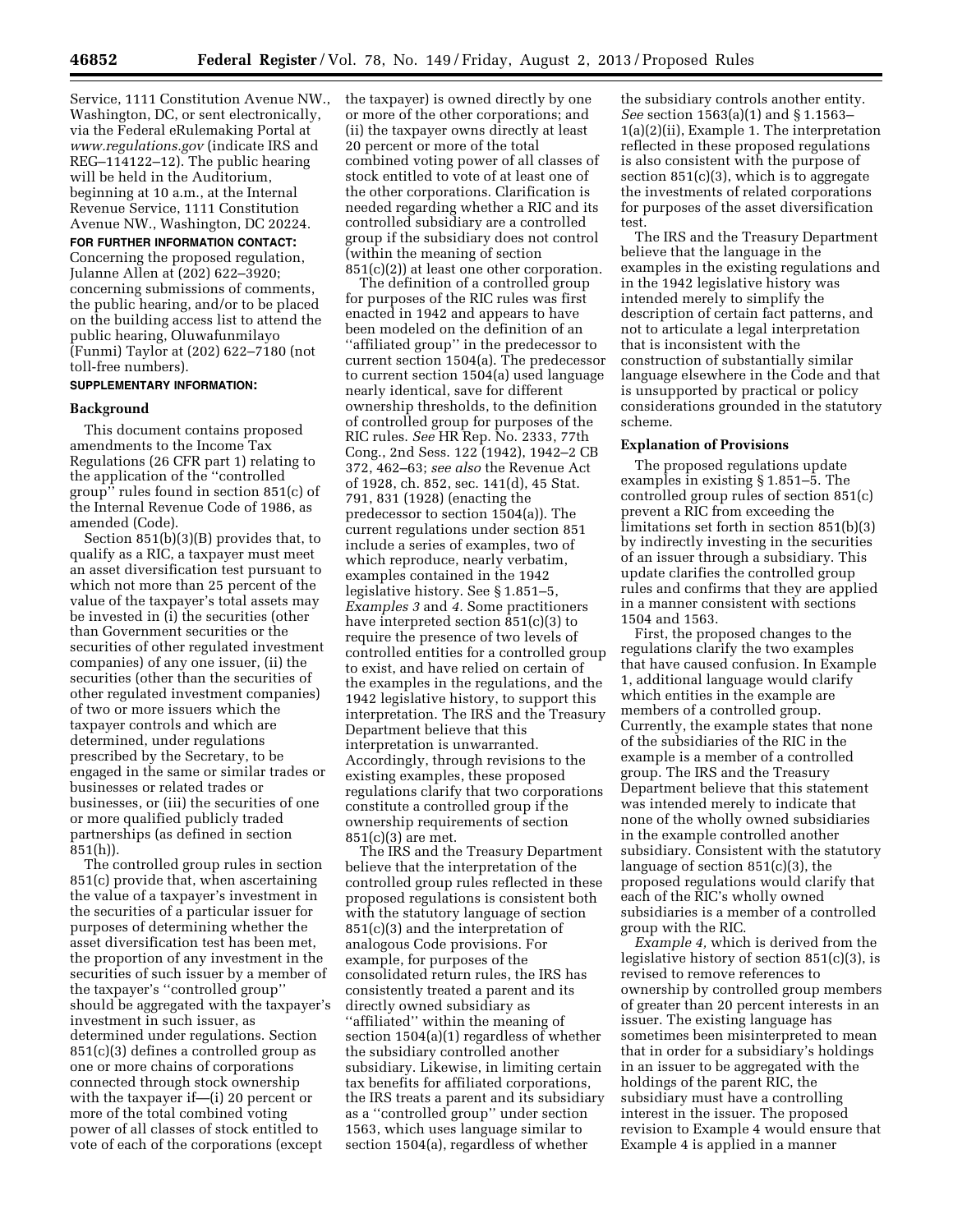consistent with the statutory language of Internal Revenue Service, 1111 section 851(c)(3).

Second, the proposed changes would add a new example to illustrate both the mechanics of the controlled group rules as applied to wholly owned subsidiaries and the application of section 851(b)(3)(B)(iii)'s rule with respect to securities of qualified publicly traded partnerships.

Third, the proposed changes would update the dates used in the examples (1955) to the current year (2013 or 2014, where appropriate) and would update references from section 851(b)(4) to refer instead to section 851(b)(3). Section 1271(b)(1) of the Taxpayer Relief Act of 1997, Public Law 105–34 (111 Stat. 788, 1063 (1997)), redesignated section 851(b)(4) as section 851(b)(3).

Finally, for additional clarity, these proposed regulations would add citations to section 851(d)(1) in *Examples 5* and *6.* 

## **Proposed Effective Date**

The proposed changes apply to quarters that begin at least 90 days after the date of publication in the **Federal Register** of a Treasury decision adopting these rules as final regulations.

### **Special Analyses**

It has been determined that this notice of proposed rulemaking is not a significant regulatory action as defined in Executive Order 12866, as supplemented by Executive Order 13563. Therefore, a regulatory assessment is not required. It also has been determined that section 553(b) of the Administrative Procedure Act (5 U.S.C. chapter 5) does not apply to this regulation, and because the regulation does not impose a collection of information on small entitles, the Regulatory Flexibility Act (5 U.S.C. chapter 6) does not apply. Pursuant to section 7805(f) of the Code, this notice of proposed rulemaking has been submitted to the Chief Counsel for Advocacy of the Small Business Administration for comment on its impact on small business.

### **Comments and Public Hearing**

Before this proposed regulation is adopted as a final regulation, consideration will be given to any written (a signed original and eight (8) copies) or electronic comments that are submitted to the IRS. The IRS and the Treasury Department request comments on all aspects of the proposed examples. All comments will be available for public inspection and copying.

A public hearing has been scheduled for December 9, 2013, beginning at 10:00 a.m. in the IRS Auditorium,

Constitution Avenue NW., Washington, DC 20224. Due to building security procedures, visitors must enter at the Constitution Avenue entrance. In addition, all visitors must present photo identification to enter the building. Because of access restrictions, visitors will not be admitted beyond the immediate entrance area more than 15 minutes before the hearing starts. For information about having your name placed on the building access list to attend the hearing, see the **FOR FURTHER INFORMATION CONTACT** section of this preamble.

The rules of 26 CFR 601.601(a)(3) apply to the hearing. Persons who wish to present oral comments at the hearing must submit written or electronic comments by October 31, 2013 and an outline of the topics to be discussed and the time to be devoted to each topic (signed original and eight (8) copies) by October 31, 2013. A period of 10 minutes will be allotted to each person for making comments. An agenda showing the scheduling of the speakers will be prepared after the deadline for receiving outlines has passed. Copies of the agenda will be available free of charge at the hearing.

### **Drafting Information**

The principal author of this notice is Julanne Allen of the Office of Associate Chief Counsel (Financial Institutions & Products). For further information regarding this notice contact Julanne Allen at (202) 622–3920 (not a toll-free call).

### **List of Subjects in 26 CFR Part 1**

Income taxes, Reporting and recordkeeping requirements.

### **Proposed Amendments to the Regulations**

Accordingly, 26 CFR part 1 is proposed to be amended as follows:

# **PART 1—INCOME TAXES**

■ **Paragraph 1.** The authority citation for part 1 is amended by adding an entry in numerical order to read in part as follows:

**Authority:** 26 U.S.C. 7805 \* \* \* Section 1.851–5 also issued under 26 U.S.C. 851(c).

■ **Par. 2.** Section 1.851–5 is revised to read as follows:

*§ 1.851–5 Examples.*—The provisions of section 851 may be illustrated by the following examples:

(a) *Example 1.* Investment Company W at the close of its first quarter of its taxable year has its assets invested as follows:

|                                                                                                      | Percent |
|------------------------------------------------------------------------------------------------------|---------|
| Cash<br>Government securities<br>Securities of regulated investment                                  | 5<br>10 |
|                                                                                                      | 20      |
| Securities of Corporation A                                                                          | 10      |
| Securities of Corporation B                                                                          | 15      |
| Securities of Corporation C<br>Securities of various corporations<br>(not exceeding 5 percent of its | 20      |
| assets in any one company)                                                                           | 20      |
| T∩tal                                                                                                |         |

Investment Company W owns all of the voting stock of Corporations A and B, 15 percent of the voting stock of Corporation C, and less than 10 percent of the voting stock of regulated investment companies and various other corporations. Neither Corporation A nor Corporation B owns (i) 20 percent or more of the voting stock of any other corporation, (ii) securities issued by Corporation C, or (iii) securities issued by any of the regulated investment companies or various corporations whose securities are owned by Investment Company W. Except for Corporation A and Corporation B, none of the corporations (including the regulated investment companies) is a member of a controlled group with Investment Company W.

Investment Company W meets the requirements under section 851(b)(3) at the end of its first quarter. It complies with subparagraph (A) of section 851(b)(3) because it has 55 percent of its assets invested as provided in that subparagraph. It complies with subparagraph  $(\bar{B})$  of section 851(b)(3) because it does not have more than 25 percent of its assets invested in the securities of any one issuer, of two or more issuers that it controls, or of one or more qualified publicly traded partnerships (as defined in section 851(h)).

*Example 2.* Investment Company V at the close of a particular quarter of the taxable year has its assets invested as follows:

|                             | Percent |
|-----------------------------|---------|
| Cash                        | 10      |
| Government securities       | 35      |
| Securities of Corporation A |         |
| Securities of Corporation B | 12      |
| Securities of Corporation C | 15      |
| Securities of Corporation D | 21      |
| Total                       |         |

Investment Company V fails to meet the requirements of subparagraph (A) of section 851(b)(3) since its assets invested in Corporations A, B, C, and D exceed in each case 5 percent of the value of the total assets of the company at the close of the particular quarter.

*Example 3.* Investment Company X at the close of the particular quarter of the taxable year has its assets invested as follows:

|                             | Percent |
|-----------------------------|---------|
| Cash and Government securi- |         |
| ties                        |         |